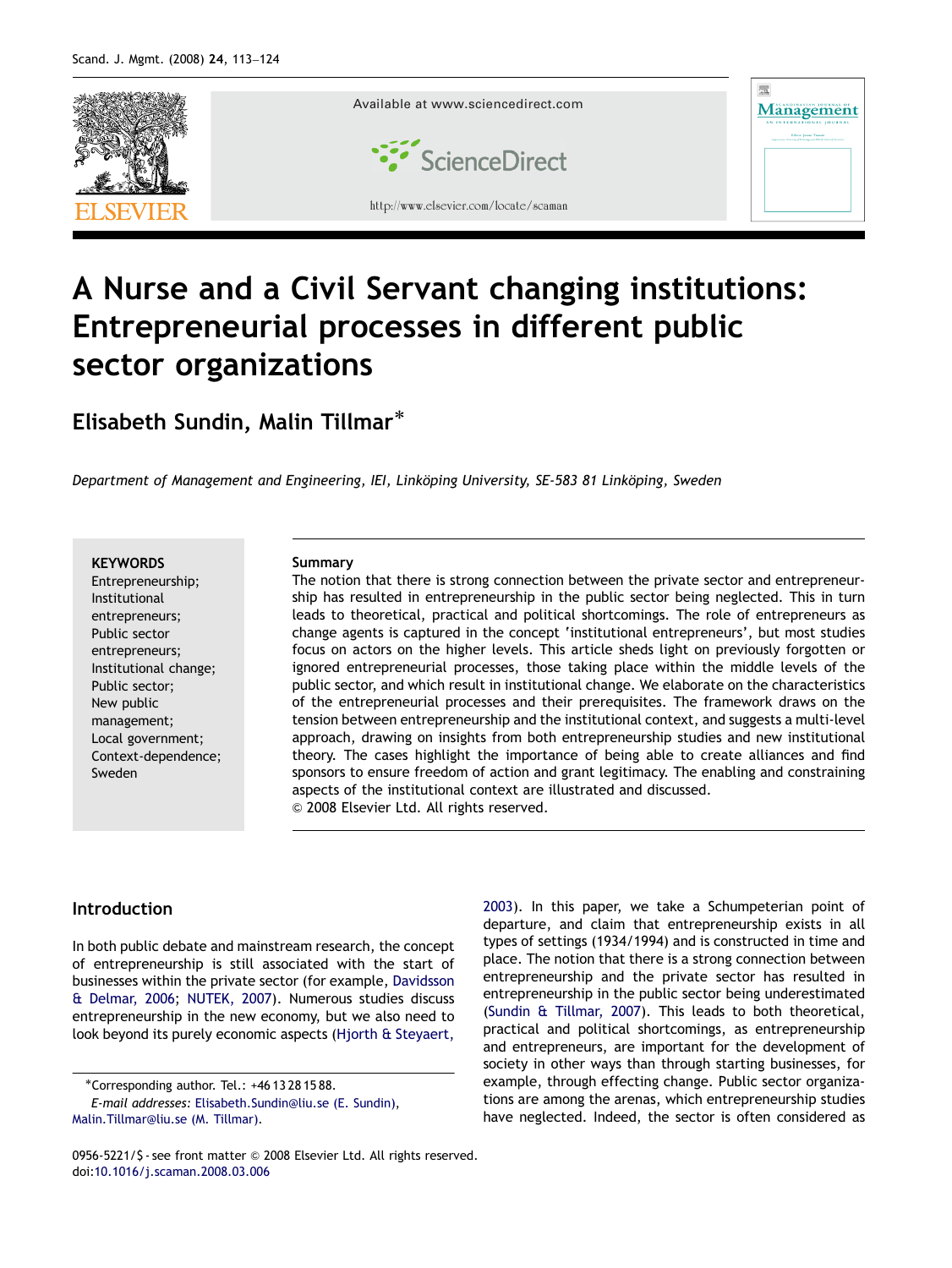the absolute opposite of entrepreneurship. Consequently, there is still a lack of empirical studies on entrepreneurship in the public sector ([Bartlett](#page--1-0) [& Dibben, 2002](#page--1-0); [Morris &](#page--1-0) [Jones, 1999](#page--1-0)), and especially of studies focusing on the entrepreneurial processes within their contexts (cf. [Gartner,](#page--1-0) [1989](#page--1-0)).

The role of entrepreneurs as change agents is captured in the concept 'institutional entrepreneurs' [\(DiMaggio, 1988](#page--1-0)). To date, a clear majority of the studies of intraorganizational entrepreneurs focus on actors on a higher level and/or in private companies. Goals and strategies, however, are not fulfilled by those working in the higher echelons alone, but by all members of the organization. This is particularly obvious in service-producing organizations. In research on management, the importance of first-line-managers and middle managers is often emphasized. However, creativity and entrepreneurship on the middle and lower levels of the hierarchy need to be explored. This article is based on two cases of institutional entrepreneurship within the public sector started and driven by people in a middle position in the organizational hierarchy—one from a County Council and one from a Municipality. This way, we contribute to the re-contextualization and re-conceptualization of entrepreneurship.

We have chosen to report processes that have come to an end. When the processes started, the visions for change were very entrepreneurial. One process aimed at decentralizing the making of 'time-tables' for the employees at a university hospital.

This I thought was unacceptable... this had to change...

the entrepreneur in question commented the previous system. Now, the decentralized way of making 'time-tables' is conventional. This illustrates that the common truth of today can be the result of the battles of yesterday. In that respect, our second case is of the same kind. It concerns the idea and practice of public sector employees starting firms of their own, as so called 'alternative' suppliers of goods and services. This is now the dominating rhetoric and practice, although when it started it was met with resistance and was questioned. The entrepreneurs studied were successful in eventually managing to alter institutions.

The aim of this article is to elaborate on the characteristics of the entrepreneurial processes taking place in the organizational middle within the public sector. What characterized the entrepreneurial processes driven from this organizational level? What where the contextual prerequisites for the processes? Why did the entrepreneurial actions of these public sector employees result in institutional change?

The notion of institutional entrepreneurship emanates from two different research traditions: entrepreneurship and new institutionalism in organization studies. Generally speaking, entrepreneurship studies represent a voluntaristic perspective, paying much attention to the actor and actions, whereas institutional theory is said to represent a more deterministic view, attributing more importance to structure. Our cases and analyses can be read as a matter of structure vs. action (cf. [Giddens, 1984](#page--1-0)), or stability vs. change. Yet, the two research traditions seem to be approaching each other. Within new institutional theory, the interest in change and in the role of individual actors is increasing [\(Battilana, 2006](#page--1-0); [Johansson, 2002](#page--1-0)) and within entrepreneurship studies, the importance of contextual embeddedness is being recognized [\(Hjorth, Johannisson, &](#page--1-0) [Steyaert, 2003](#page--1-0); [Jack](#page--1-0) & [Anderson, 2002](#page--1-0)). This article contributes to this trend, in the sense that we take a multi-level approach, incorporating the individual-, organizational-, and sector levels of analysis in order to understand the entrepreneurial processes and the institutional change they result in. In this way, we hope to contribute to the dialogue between entrepreneurship studies and other academic fields ([Gartner, Davidsson,](#page--1-0) & [Zahra, 2006\)](#page--1-0), in this case new institutional theory within organization studies.

The multi-level approach taken is a result of our empirical findings, which suggest that the institutional context in time and space has great influence on the entrepreneurial processes as well as on the prerequisites for institutional change.

In the next section, we start by explaining the methodology used in this study. Then, our framework of analysis is outlined and contextual prerequisites in the Swedish public sector are elaborated on. We then describe the case stories of first the Nurse and the time-tables, and then the Civil Servant and the alternative providers. These case stories are followed by a discussion of the described entrepreneurial processes in theoretical terms, before conclusions are outlined.

## Methodology

The empirical study is mainly based on interviews conducted with the two entrepreneurs described over a period of 15 years. It is their work-experiences and strategies that are taken as the point of departure in this qualitative study. Contrary to many previous studies on institutional entrepreneurship, we do not take a managerial perspective or discuss how entrepreneurship in the organization can be fostered for strategic purposes. Furthermore, no senior managers in the public sector organizations under study have been involved in selecting or recommending the entrepreneurs studied.

The very first interviews were performed in connection with activities and initiatives carried out by the two entrepreneurs in the early 1990s. One of the authors met the Nurse for the first time when the Nurse, who had applied for and been granted some money from a national program for equality in working life, was presenting her flexi-time project. The presentation was impressive. She was then interviewed as a part of a study evaluating the program for equality [\(Hagberg, Nyberg,](#page--1-0) & [Sundin, 1996](#page--1-0)).

The Civil Servant was also encountered by one of the authors in the beginning of the 1990s. The Civil Servant phoned and asked for a lecture on female entrepreneurship and later, for help in evaluating her first program for Municipal employees who wanted to start a firm of their own. An evaluation was made and the result was documented [\(Hammar Chiriac](#page--1-0) & [Sundin, 1995\)](#page--1-0) and later used in an article on the reorganization of the public sector and entrepreneurship from a gender perspective [\(Sundin, 1997](#page--1-0)). Later, during 2002 the Civil Servant was interviewed by the other author of this article for a study on the conditions